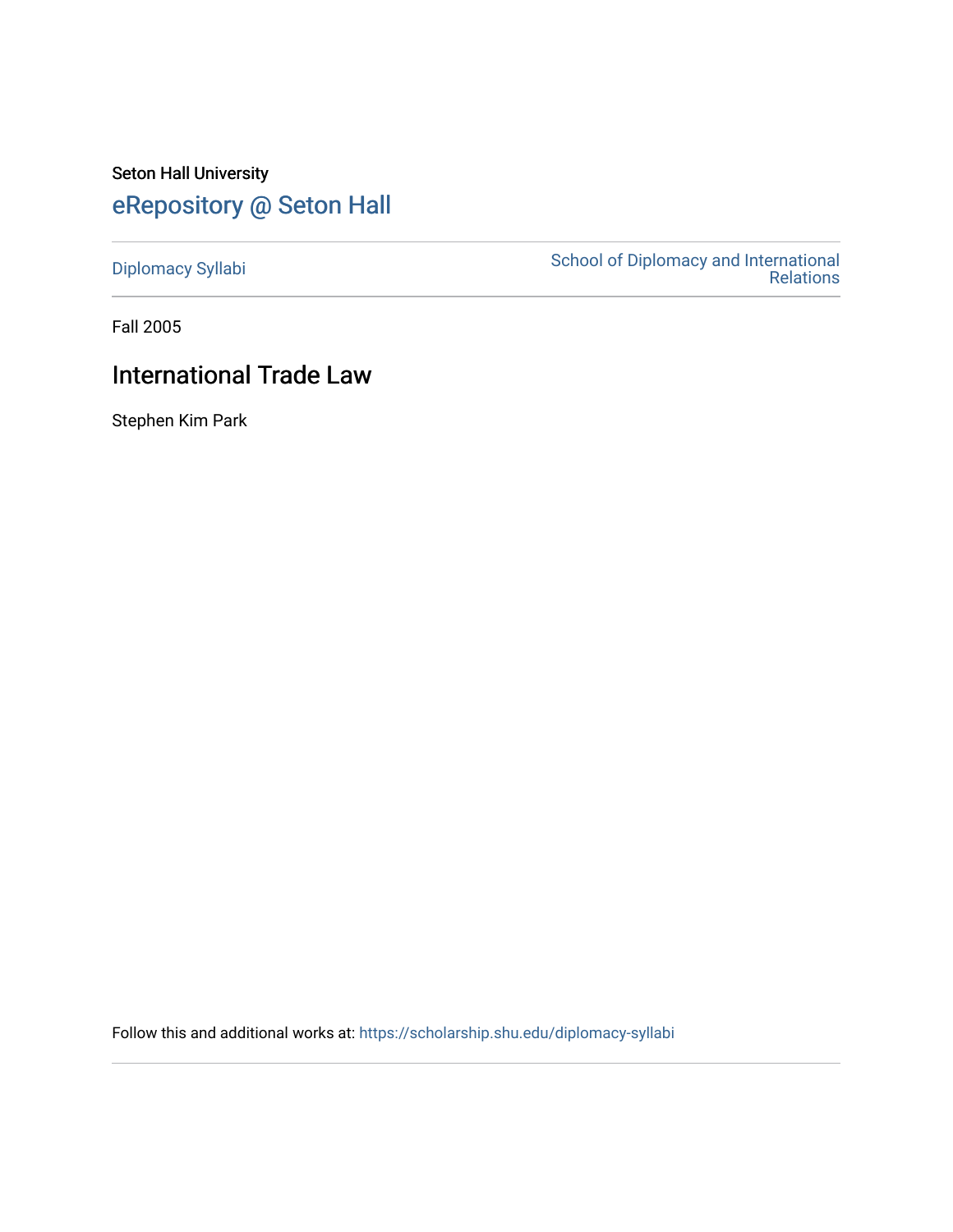## **Fall 2005 Whitehead School of Diplomacy and International Relations, Seton Hall University**

Professor Stephen Kim Park Office Hours: Monday 7:30-8:30 p.m., after class, and by appointment E-mail: skpark@gmx.net Phone:(973) 275-2515

## **COURSE WEBSITE: <sup>&</sup>lt;http://myweb.shu.edu<sup>&</sup>gt;**

## **DIPL 6032 INTERNATIONAL TRADE LAW**

This course examines the process and substance of international trade law, focusing primarily on the law of the World Trade Organization and secondarily on the law of regional trade organizations and the foreign trade law of the United States. We will begin with an overview of issues relating to the concep<sup>t</sup> of free trade, the institutionalization of international trade, the relationship between U.S. and international trade law, and WTO dispute settlement. Next, we will cover the legal principles and rules of international trade. Finally, we will consider the relationship between trade and other global concerns, such as environmental protection, health and safety, human rights, labor, development, and democracy.

Throughout the course, we will refer to economic and political debates and use analytical methods in these disciplines to augmen<sup>t</sup> our understanding of international trade law. <sup>A</sup> major objective of the course is to learn how to engage international trade law in <sup>a</sup> variety of different practice-oriented settings. Towards that end, this course features (1) role simulations, case studies, and case-based advocacy and (2) <sup>a</sup> multi-issue/multi-party negotiation exercise.

#### **Requirements**

- **In-Class Final Exam** 40% of course grade
- **•• Midterm Paper** 20% of course grade
- **Class Participation** 20% of course grade
- **Negotiation Exercise** 20% of course grade

#### Readings

- • The required TEXT (available in the campus bookstore and online): John H. Jackson, William J. Davey & Alan O. Sykes, Legal Problems of International Economic Relations (4th ed. 2002)
- •The required document SUPPLEMENT (available in the campus bookstore and online)
- •Additional required readings to be posted on the course website and/or distributed in class

You are strongly encouraged to keep abreast of current events in the news relevant to the course; in addition, links to useful websites will be posted on the course website. Discussion threads based on current events and course topics will be set up on the course website and contributions will count toward the class participation portion of your grade.

## *Plagiarism, cheating, and other forms of academic impropriety will be dealt with in accordance with University and School policies and as additionally specified for specific assignments.*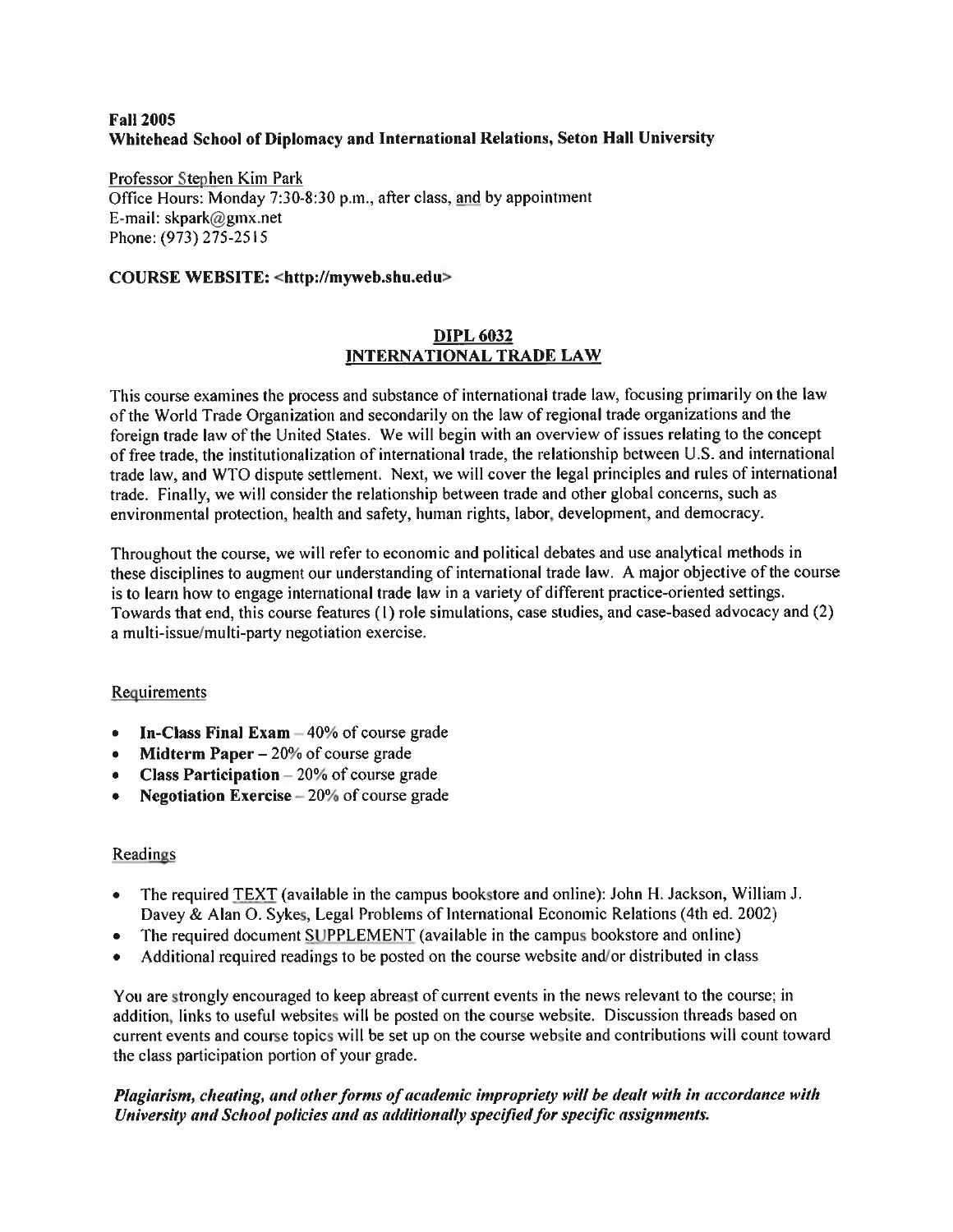#### SCHEDULE

#### 1. INSTITUTIONS, RULES, AND PROCESSES

## **A The What, Why, and How of International Trade Law (September 12th) .**

- •Overview of course
- *What:* Actors, Issues and Rules, and Regimes of International Trade
- *Why (or Why Not):* Economic and Political Perspectives on Free Trade
- •*How:* ROLE SIMULATION: Going Bananas Over Bananas

#### *Readings:*

- TEXT, pp. 4-39
- John Cassidy, "Winners and Losers: The Truth about Free Trade," *The New Yorker* (Aug. <sup>2</sup>, <sup>2004</sup>)

### **B. The United States and the World Trade Organization (September 19th)**

- •The WTO: History, Structure, Process, and Legal Authority
- U.S. foreign trade law and its relationship to the WTO

### *Readings:*

- TEXT, pp. 208-38; 72-116; 238-42, 244-45
- SUPPLEMENT: (1) Agreement Establishing the World Trade Organization
- • Jane A. Restani & Ira Bloom, "Interpreting International Trade Statutes: Is the Charming Betsy Sinking" 24 Fordham Int'l L.J. 1553 (2001)

#### **C. WTO Dispute Settlement (September 26th)**

- Law vs. Diplomacy and the Uruguay Round
- Process of WTO dispute settlement
- Nullification or Impairment

#### *Readings:*

- $\bullet$ TEXT, pp. 246-336 (U.S. - Petroleum, Japan - Film, U.S. - Sec. 301)
- SUPPLEMENT: (1) WTO Dispute Settlement Understanding;(2) GATT Article XXIII
- Susan Esserman & Robert Howse, "The WTO on Trial," *Foreign Affairs* (Jan./Feb. 2003)

## **2.** FUNDAMENTAL PRINCIPLES AND EXCEPTIONS

#### **<sup>A</sup>, Tariffs, Quotas, and Non-Tariff Barriers (October 3rd)**

- •Tariff negotiations
- •Rules of Origin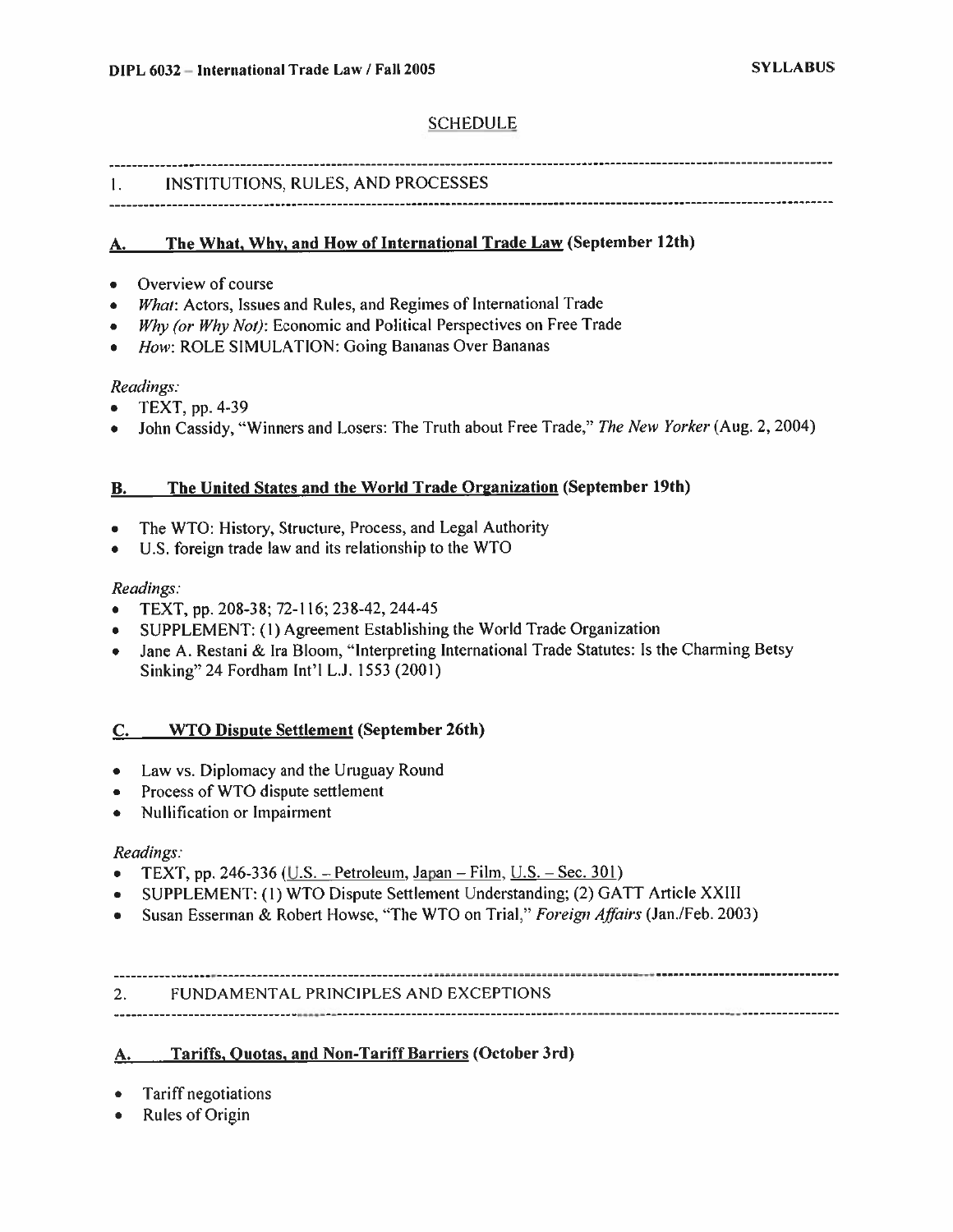- Generalized System of Preferences(GSP)
- Quotas
- Non-Tariff Barriers

#### *Readings:*

- TEXT, pp. <sup>338</sup>-57, <sup>376</sup>-85 (Superior Wire). 1186-94; <sup>387</sup>-<sup>412</sup> (Japan -Semiconductors)
- SUPPLEMENT: ( 1) GATT Article XI; (2) WTO Agreement on Agriculture;(3) WTO Agreement on Textiles and Clothing; (4) GATT Article XVII
- European Communities Tariff Preferences, WTO App. Body (2004)
- CASE STUDY: Chinese Textiles
	- <sup>o</sup> *The Economist,* "Unquotable" (Dec. 28, 2004)

### **B. MFN and Regionalism (October 10th)**

- Scope and application of MFN
- Art. XXIV exception to MFN
- Regionalism and Bilateralism: NAFTA and other U.S. FTAs

#### *Readings:*

- TEXT, pp. 415-38 (Canada Autos), 441-42 (Problems), 442-46; 447-72 (Turkey Textiles)
- SUPPLEMENT: (1) GATT Article I; (2) GATT Article XXIV
- CASE STUDY: Dominican Republic Central American Free Trade Agreement (DR-CAFTA)
	- *<sup>o</sup>* Office of the United States Trade Representative, CAFTA Briefing Book
	- *<sup>o</sup> Wall Street Journal,* "Cafta is No Cure-All for Central America" (July 18, 2005)

## **C. National Treatment (October 17th)**

- Discrimination and the concept of like product
- Internal Taxation and Regulation
- Product vs. Process
- Aim-and-Effect test

#### *Readings:*

- *•*TEXT, pp. 479-526 (U.S. - Sec. 337, Japan - Shochu,  $EC - Asbestos$ , Korea - Beef; Problems - pp. 505-06)
- SUPPLEMENT: ( 1 ) GATT Article III

## **| MIDTERM PAPER: Distributed October <sup>3</sup>rd -Due October <sup>17</sup>th**

#### **IX Dumping and Subsidies (October 24th)**

- Rationale for anti-dumping laws
- U.S. antidumping law generally and the Byrd Amendment
- Subsidies and bounded protectionism
- Principles and exceptions to countervailing duty law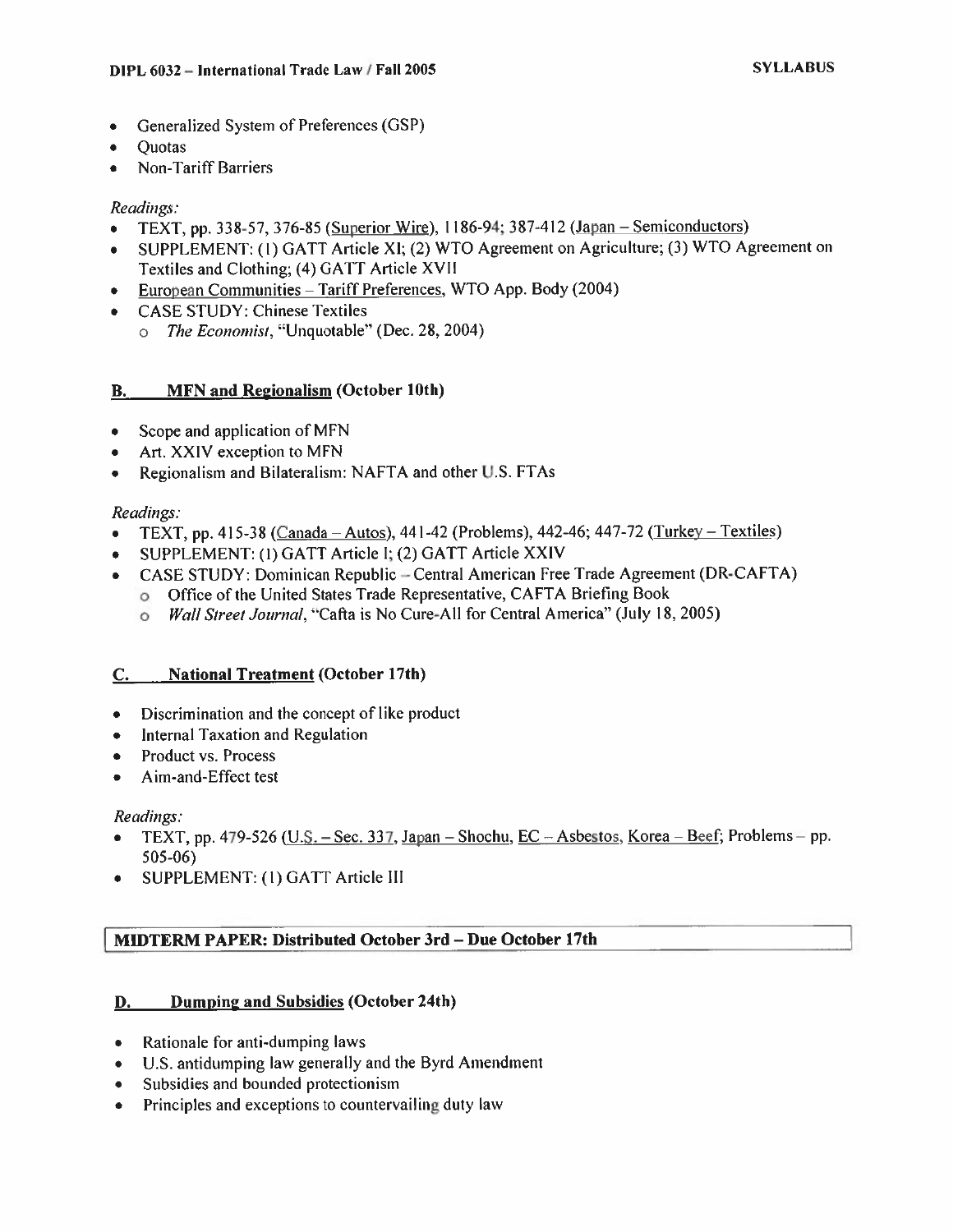The concept and calculation of injury

## *Readings:*

- TEXT, pp. 681-699; 767-828 (Canada Aircraft (incl. 21.5 decision), Brazil Aircraft, United States  $-$  FSC, Indonesia – Autos; Problems – pp. 827-28), 845-48 (Softwood Lumber); 727-66
- SUPPLEMENT: (1 ) GATT Article VI; (2) WTO Antidumping Agreement; (3) WTO Agreement on Subsidies and Countervailing Measures
- CASE STUDY: Byrd Amendment
	- <sup>o</sup> *Wall Street Journal,* "Trade Imbalance: Why Uncle Sam Wrote <sup>a</sup> Big Check to <sup>a</sup> Sparkler Maker," (Dec. 5, 2002)
	- <sup>o</sup> United States Continued Dumping and Subsidy Offset Act of 2000. WTO App. Body (2003)
- CASE STUDY: Boeing-Airbus
	- <sup>o</sup> *The Economist,*"Boeing <sup>v</sup> Airbus" (June 23, 2005)
	- o Canada Aircraft and Brazil Aircraft (see above: TEXT, pp. 777-90)

## E. Safeguards and Adjustment Assistance (October 31st)

- Safeguard procedures and legal requirements
- Economic and political dimensions of safeguard actions: justifications and implications
- Trade adjustment assistance

## *Readings:*

- TEXT, pp. 604-07, 607 & 639-42, 642-69 (Argentina Footwear, U.S. Lamb, U.S. Wheat Gluten); 669-75
- SUPPLEMENT: (1) GATT Article XIX; (2) WTO Agreement on Safeguards
- CASE STUDY: U.S. Steel Safeguards
	- <sup>o</sup> Imposition: U.S. Department of State, "White House Explains Steel Import Relief Decision"
	- <sup>o</sup> Imposition: Robert Zoellick (then-USTR), "Reigning Champions of Free Trade," *Financial Times* (Mar. 13, 2002)
	- <sup>o</sup> Exclusions: U.S. Commerce Department, "Fact Sheet: Exclusion of Products from Safeguard on Steel Products and Automatic Adjustment of the Remedy" (Mar. 21, 2003)
	- <sup>o</sup> WTO Ruling: *Inside U.S. Trade,* "Appellate Body Largely Upholds Ruling Against U.S. 201 Tariffs" (Nov. 14, 2003)
	- <sup>o</sup> Repeal: President'<sup>s</sup> Statement on Steel (Dec. 4, 2003)
	- <sup>o</sup> Repeal: *Washington Post,* "Bush Rescinds Tariffs on Steel" (Dec. 5, 2003)

## 3. INTERNATIONAL TRADE LAW IN PRACTICE

## A. NEGOTIATION EXERCISE (Multiple Classes)

- Subsidies in agriculture
- Intellectual Property rights and public health
- Trade in services and outsourcing

## *Schedule:*

- *•* Oct. 24th and Oct. 31st (end of class): Introductory lectures and class discussions
- Monday, Nov. 14th: Memorandum due; team meetings and conferences; Q&A plenary session